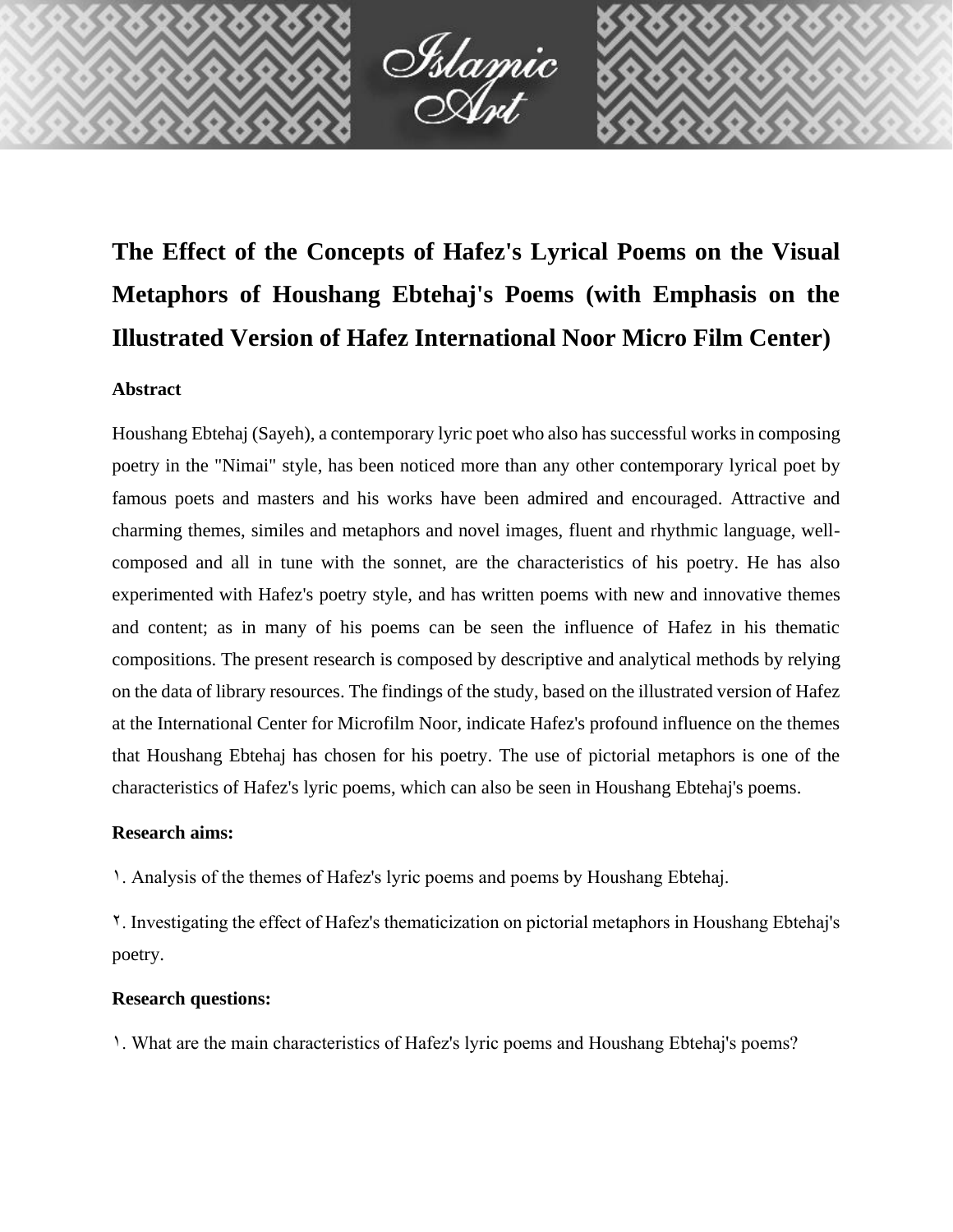2. What effect did the thematization in Hafez's lyric poems have on the visual metaphors in Houshang Ebtehaj's poetry?

**Keywords:** Sayeh, Hafez, Ghazal, Contemporary Poetry, Illustrated Version of Hafez.

#### **Introduction**

Sayeh Poetry (Houshang Ebtehaj) is unique among contemporary lyricists and has beautiful and charming themes. Eloquent language and novel imagination, beautiful similes and metaphors, and well-composed expressions and harmony of words and meanings are the characteristics of Sayeh poetry. He has also experimented with Nosarai. What is available in such poems has a fresh and innovative theme and content since the eloquence of the language and the power of the expression of the Sayeh are synchronized with it, the combination of these two qualities has given the desired result. Sayeh poetry is a continuation of the aesthetics of Hafez's poetry. Those who know Hafez's poets well are intoxicated by Sayeh poetry. From the moment that Khajeh of Shiraz started to create such a style and has been astonished by the world, until today, great poets have tried to fly in the space of his art and sometimes they have had pleasant achievements in this way. To date, no poet has been able to succeed in this way as much as the Sayeh. Therefore, the need to recognize the impact of Hafez's lyric poems on Houshang Ebtehaj's poems is raised.

Regarding the background of the present study, it should be said that no independent work with this title has been published so far. However, some works have examined the effect of Hafez's poetic style on Houshang Ebtehaj's poems. Seif and Mahmoudi  $(1 \cdot \cdot \cdot)$  have studied this relationship in an article entitled "Hafiz's Sayeh in the sonnets of the Sayeh". They believe that Hafez was influential on Houshang Ebtehaj and his half-and-half-half poems in terms of content, compositions and expressions. Tawfiqi  $(1, 1)$  has studied this effect in an article entitled "The relationship between mind and language of Ebtehaj and Hafez". He believes that he has borrowed the Sayeh of his verbal flow from Hafez and in some respects has succeeded in promoting Hafez's specific poetic style. Mahdavi and Tahmasebi  $(1 \cdot 1)$  in an article entitled "Intertextual relations" between the lyric poems of Hafez and the Sayeh (Houshang Ebtehaj)" seek to study this relationship. They believe that the Sayeh of many words, combinations, images that Hafez has used in his sonnets, and of course this has been a constructive influence. There is no mention of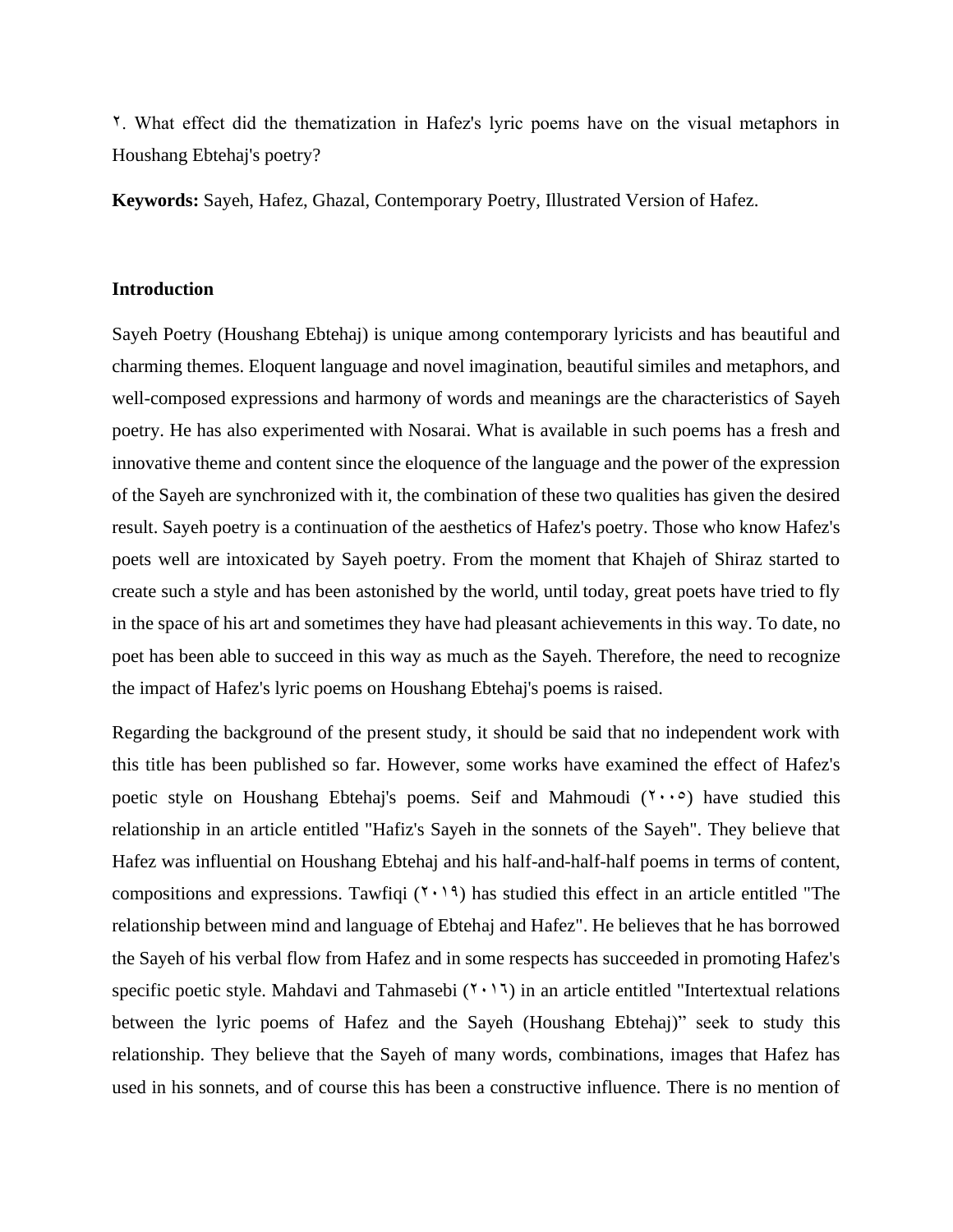pictorial metaphors in these works. Therefore, the present study is a descriptive and analytical method and relying on the data of library sources to analyze this relationship and adapt it to the illustrated version of Hafez to reveal this effect.

#### **Conclusion**

Sayeh started a poem with a lyric and then composed a poem by Nimai. The content of his sonnets is full of romantic and human feelings and emotions; In a way, the characteristic of the Sayeh poetry can be considered as "feeling". His unique mastery in composing poems has made his speech pleasant. His poems, whether in the form of sonnets or in the style of Nima, have a special substance that cannot be easily described. In other words, the Sayeh poems have an "instant" that Hafez recommends. Sayeh has shown a lot of obsession in choosing words. Other features of the poem are the melody and the skillful placement of words, where it makes the poem pleasant and beautiful. This feature of the Sayeh often satisfies the tastes of the cultivated and the poet. This feature is not so perfect in most contemporaries and sometimes in the context of your poetry veterans. Sayeh believes that in the body of all human beings is the desire to have a good life and to spend these few days of life with success and happiness. One of the most important components of this type of poetry is love. A pure and noble love that the poet is obliged to adhere to and be loyal to his beloved. This love is either human or social and at times signs of mysticism are seen. Examining the metaphors used by Sayeh in his poems and the way they are used, bear a deep resemblance to the pictorial metaphors used by Hafez, and their adaptation to the illustrated images of Hafez at the International Center for Light shows the effectiveness. Hafez's style is based on Houshang Ebtehaj's poems.

#### **References**

Akhavan Sales, Mehdi. (1997). Art Office, by Bijan Asadipour, Third Year, No.  $\circ$ . [In Persian]

Atushsuda, Mohammad Ali.  $(2\cdot \cdot 7)$ . "Folk language in Hafez's lyric", Farhangistan Nameh, number, pp.  $117-\lambda^{\circ}$ . [In Persian]

Behbahani, Simin (1995). Art Office, by Bijan Asadipour, Third Year, No.  $\circ$ . [In Persian]

Ebtehaj, Houshang. (7, 10). Siah Mashk Tehran: Amin Dej. [In Persian]

Ebtehaj, Houshang ( $\langle \cdot \rangle$ ). Pir Parnian Andish, Tehran: Sokhan. [In Persian]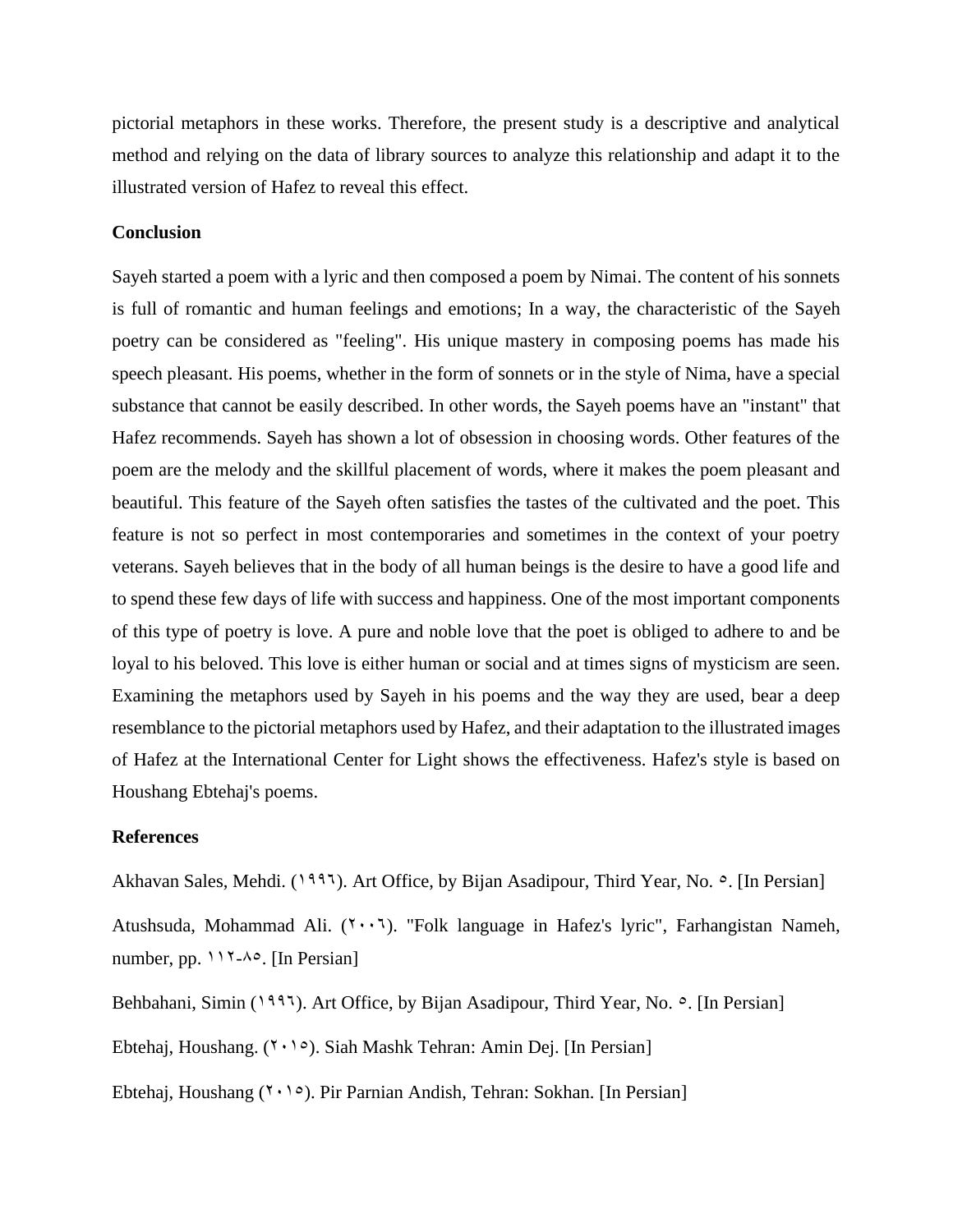Ebtehaj, Houshang ( $\gamma \cdot \rho$ ). Tasian, Ch 1<sup>2</sup>, Tehran: Amin Dej. [In Persian]

Hafiz, Shamsuddin Mohammad (Y . 1V). By the efforts of Khalil Khatib Rahbar, Tehran: Safi Alisha. [In Persian]

Hamidi Shirazi, Mehdi. (1997). Daftar Honar, by Bijan Asadipour, Third Year, No.  $\circ$ . [In Persian]

Hesampour, Saeed; Talibzadeh, Noushin.  $(Y \cdot Y)$ . "Study and analysis of types of lyrical literature in the poetry of Houshang Ebtehaj", Quarterly Journal of Interpretation and Analysis of Persian Language and Literature Texts, No. ٣٣, pp. ١٣٨-٥٨. [In Persian]

Ibrahim, Khodayar; Hajian, Khadijeh (7,11). Recognition of Hafez's beloved image based on the sonnet: "The black man with whom the sweetness of the world is with him", The Promised East, No. 12, pp.  $110-121$ . [In Persian]

Khayyam, Omar bin Ibrahim. (1993). Khayyam's quatrains, by Mohammad Ali Foroughi, Qasem Ghani, Tehran: Farzan. [In Persian]

Malmir, Timur.  $(1 \cdot 1)$ . "Coherent structure of Hafez Shirazi's lyric poems", Literary Techniques, No. 1, pp.  $\circ 1-\epsilon$ 1. [In Persian]

Mansoorian Sarkhgarieh, Hossein.  $(7 \cdot 1)$ . "Convergence of myth and mysticism in Hafez's sonnets", National Studies, No.  $\epsilon$ , pp.  $\epsilon \lambda$ -YV. [In Persian]

Manzavi, Hussein (1995). Art Office, by Bijan Asadipour, No.  $\circ$ . [In Persian]

Moradi, Abdullah et al.  $(1 \cdot 1)$ . "Mystical themes in the poems of Houshang Ebtehaj", Islamic Mysticism Quarterly, No.  $0.5$ , pp.  $197-175$ . [In Persian]

Naderpour, Nader. (1995). Art Office, by Bijan Asadipour, No.  $\circ$ . [In Persian]

Nouri Ala, Ismail. (1995). Art Office, by Bijan Asadipour, No.  $\circ$ . [In Persian]

Shafiee Kadkani, Mohammad Reza. (1994). Bukhara, by Ali Dehbashi, No. 11. [In Persian]

Saadi, Mosleh al-Din. ( $\forall \cdot \rangle$ ). By the efforts of Khalil Khatib Rahbar,  $\gamma$ <sup>th</sup> ed., Tehran: Mahtab. [In Persian]

Shafiee Kadkani, Mohammad Reza.  $(1 \cdot 12)$ . Mirror in the Mirror,  $17<sup>th</sup>$  ed., Tehran: Cheshmeh Publishing. [In Persian]